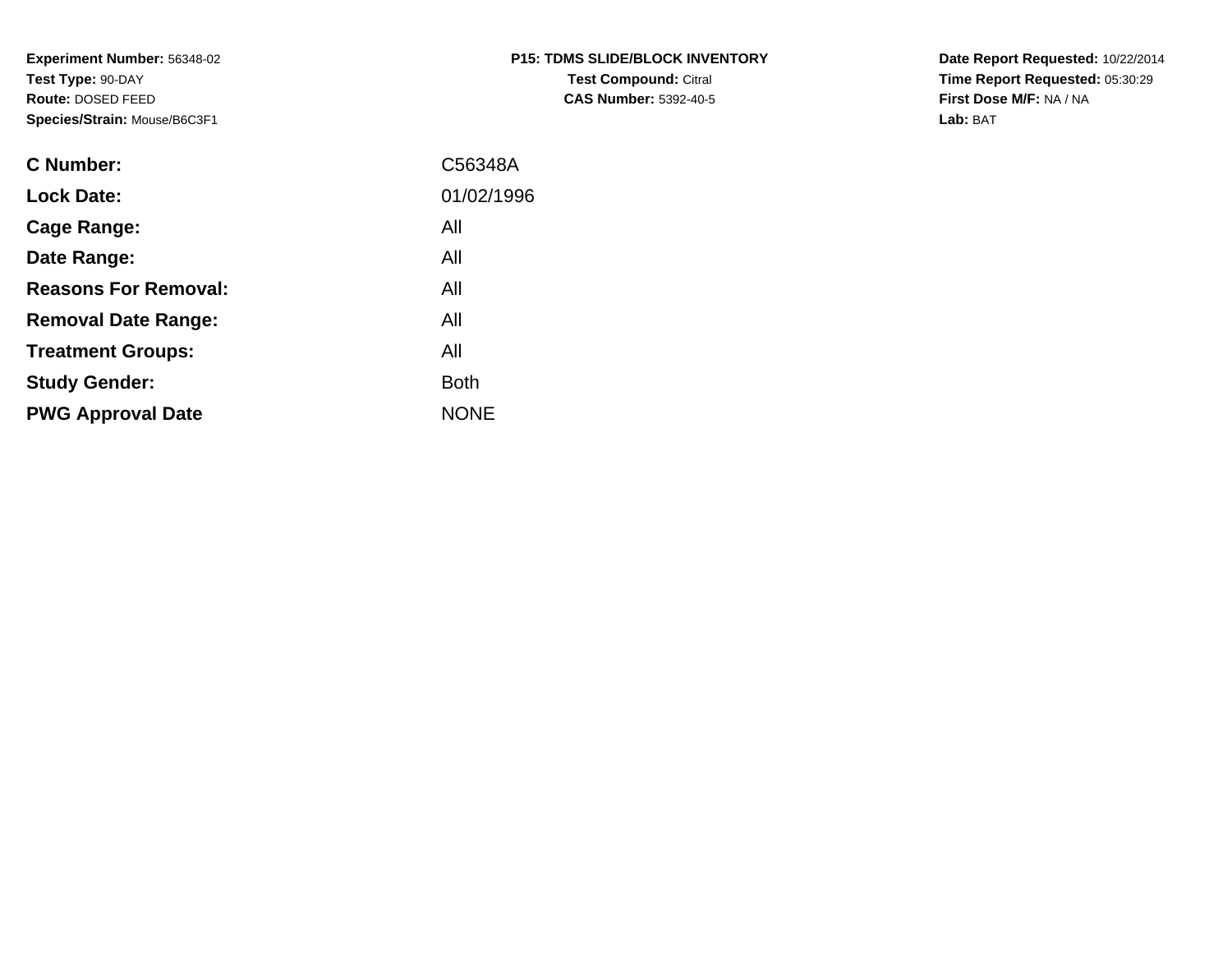**Test Type:** 90-DAY

**Route:** DOSED FEED

10

**Species/Strain:** Mouse/B6C3F1

# **P15: TDMS SLIDE/BLOCK INVENTORYTest Compound:** Citral

**CAS Number:** 5392-40-5

**Date Report Requested:** 10/22/2014**Time Report Requested:** 05:30:29**First Dose M/F:** NA / NA**Lab:** BAT

| <b>SPECIES: Mouse</b>       |                          |                               | <b>STRAIN: B6C3F1</b>    |                          |                             | <b>SEX: MALE</b> | <b>DOSE LEVEL: UNTREAT CONTROL</b> |
|-----------------------------|--------------------------|-------------------------------|--------------------------|--------------------------|-----------------------------|------------------|------------------------------------|
| <b>CID</b><br><b>NUMBER</b> | INDIVIDUAL<br>ANIMAL NO. | <b>HISTO</b><br><b>NUMBER</b> | NMBR OF<br><b>SLIDES</b> | NMBR OF<br><b>BLOCKS</b> | <b>WET</b><br><b>TISSUE</b> |                  |                                    |
|                             | 00001                    | 9509141                       |                          |                          | Y N                         |                  |                                    |
| 2                           | 00002                    | 9509142                       |                          |                          | Y N                         |                  |                                    |
| 3                           | 00003                    | 9509143                       |                          |                          | Y N                         |                  |                                    |
| 4                           | 00004                    | 9509144                       |                          |                          | Y N                         |                  |                                    |
| 5                           | 00005                    | 9509145                       |                          |                          | Y N                         |                  |                                    |
| 6                           | 00006                    | 9509146                       |                          |                          | Y N                         |                  |                                    |
| $\overline{7}$              | 00007                    | 9509147                       |                          |                          | Y N                         |                  |                                    |
| 8                           | 00008                    | 9509148                       |                          |                          | Y N                         |                  |                                    |
| 9                           | 00009                    | 9509149                       |                          |                          | Y N                         |                  |                                    |

 IN MY OPINION THIS MATERIAL IS OF SUFFICIENT QUALITY TO BE RETAINED IN THECARCINOGENESIS REPOSITORY UNLESS THE MATERIAL IS MARKED WITH AN ASTERISK

REVIEWED BY REPOSITORY SUPERVISOR

<sup>00010</sup> <sup>9509150</sup> ................ ................ Y N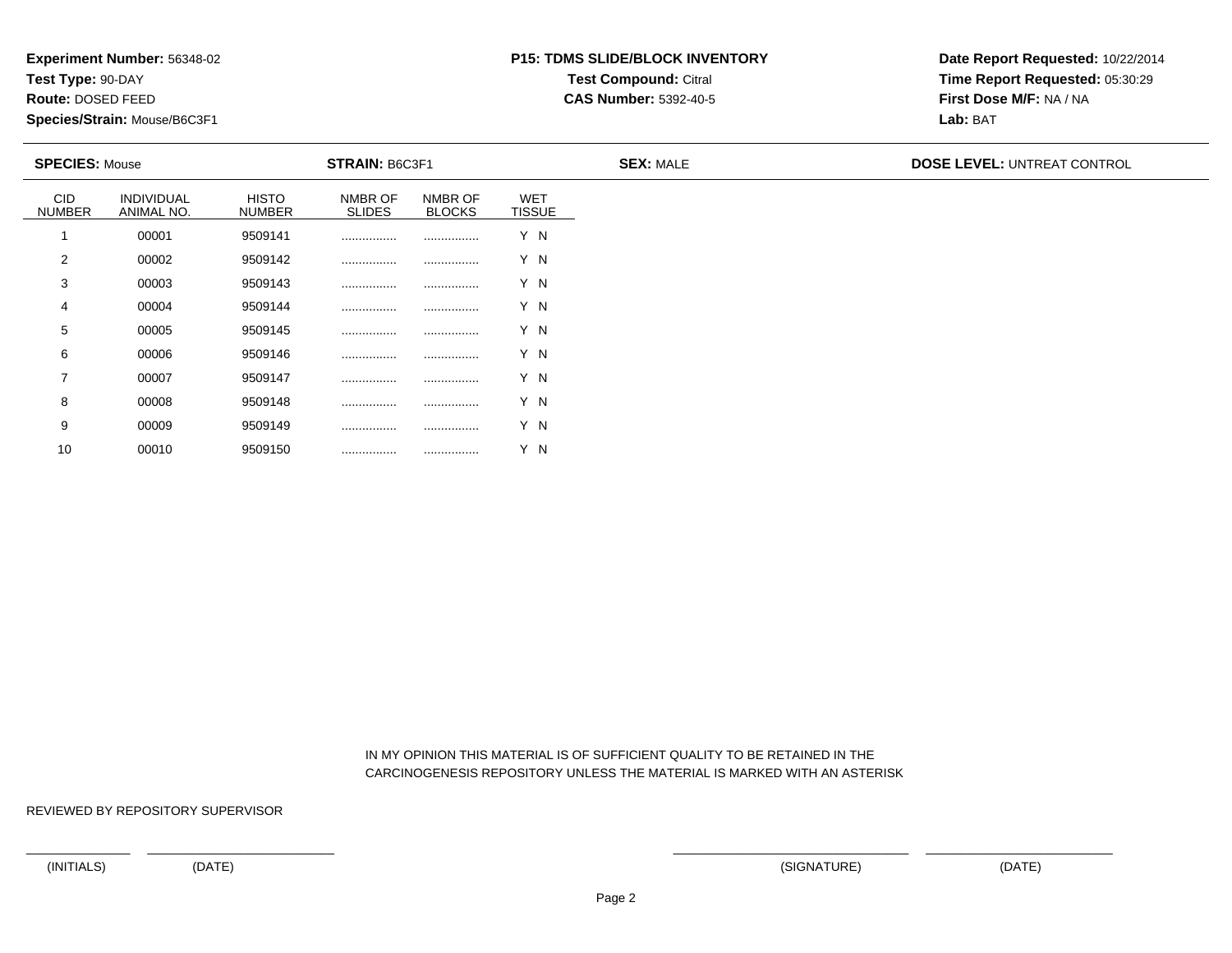**Test Type:** 90-DAY

**Route:** DOSED FEED

20

**Species/Strain:** Mouse/B6C3F1

# **P15: TDMS SLIDE/BLOCK INVENTORYTest Compound:** Citral

**CAS Number:** 5392-40-5

**Date Report Requested:** 10/22/2014**Time Report Requested:** 05:30:29**First Dose M/F:** NA / NA**Lab:** BAT

| <b>SPECIES: Mouse</b>       |                          |                               | <b>STRAIN: B6C3F1</b>    |                          |                             | <b>SEX: MALE</b> | <b>DOSE LEVEL: VEHICLE CONTROL</b> |
|-----------------------------|--------------------------|-------------------------------|--------------------------|--------------------------|-----------------------------|------------------|------------------------------------|
| <b>CID</b><br><b>NUMBER</b> | INDIVIDUAL<br>ANIMAL NO. | <b>HISTO</b><br><b>NUMBER</b> | NMBR OF<br><b>SLIDES</b> | NMBR OF<br><b>BLOCKS</b> | <b>WET</b><br><b>TISSUE</b> |                  |                                    |
| 11                          | 00011                    | 9509151                       |                          |                          | Y N                         |                  |                                    |
| 12                          | 00012                    | 9509152                       |                          |                          | Y N                         |                  |                                    |
| 13                          | 00013                    | 9509153                       |                          |                          | Y N                         |                  |                                    |
| 14                          | 00014                    | 9509154                       |                          |                          | Y N                         |                  |                                    |
| 15                          | 00015                    | 9509155                       |                          |                          | Y N                         |                  |                                    |
| 16                          | 00016                    | 9509156                       |                          |                          | Y N                         |                  |                                    |
| 17                          | 00017                    | 9509157                       |                          |                          | Y N                         |                  |                                    |
| 18                          | 00018                    | 9509158                       |                          |                          | Y N                         |                  |                                    |
| 19                          | 00019                    | 9509159                       |                          |                          | Y N                         |                  |                                    |

 IN MY OPINION THIS MATERIAL IS OF SUFFICIENT QUALITY TO BE RETAINED IN THECARCINOGENESIS REPOSITORY UNLESS THE MATERIAL IS MARKED WITH AN ASTERISK

REVIEWED BY REPOSITORY SUPERVISOR

<sup>00020</sup> <sup>9509160</sup> ................ ................ Y N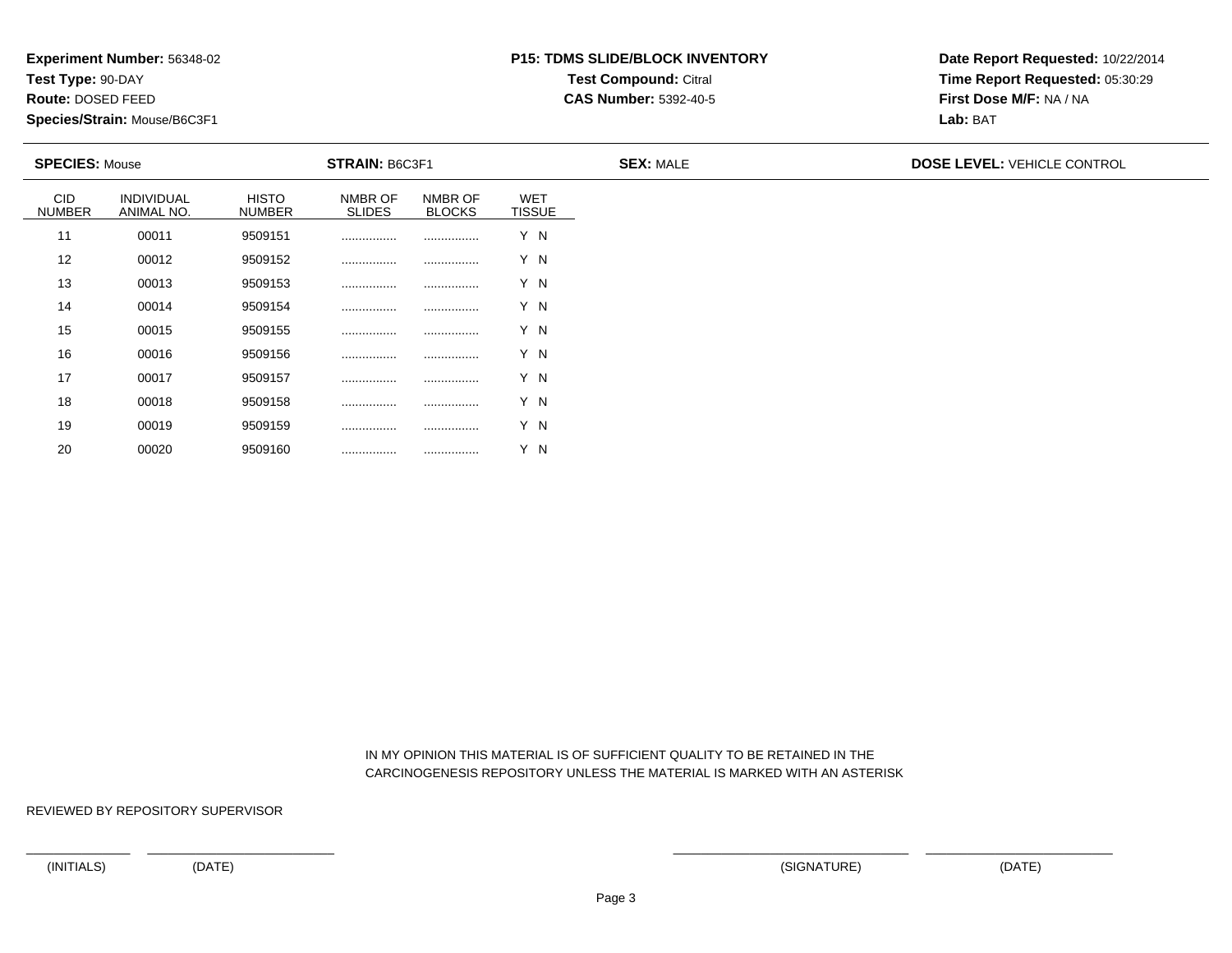**Test Type:** 90-DAY

**Route:** DOSED FEED

50

**Species/Strain:** Mouse/B6C3F1

# **P15: TDMS SLIDE/BLOCK INVENTORYTest Compound:** Citral

**CAS Number:** 5392-40-5

**Date Report Requested:** 10/22/2014**Time Report Requested:** 05:30:29**First Dose M/F:** NA / NA**Lab:** BAT

| <b>SPECIES: Mouse</b>       |                          |                               | <b>STRAIN: B6C3F1</b>    |                          |                             | <b>SEX: MALE</b> | DOSE LEVEL: 15600 PPM |
|-----------------------------|--------------------------|-------------------------------|--------------------------|--------------------------|-----------------------------|------------------|-----------------------|
| <b>CID</b><br><b>NUMBER</b> | INDIVIDUAL<br>ANIMAL NO. | <b>HISTO</b><br><b>NUMBER</b> | NMBR OF<br><b>SLIDES</b> | NMBR OF<br><b>BLOCKS</b> | <b>WET</b><br><b>TISSUE</b> |                  |                       |
| 41                          | 00041                    | 9509181                       |                          |                          | Y N                         |                  |                       |
| 42                          | 00042                    | 9509182                       |                          |                          | Y N                         |                  |                       |
| 43                          | 00043                    | 9509183                       |                          |                          | Y N                         |                  |                       |
| 44                          | 00044                    | 9509184                       |                          |                          | Y N                         |                  |                       |
| 45                          | 00045                    | 9509185                       |                          |                          | Y N                         |                  |                       |
| 46                          | 00046                    | 9509186                       |                          |                          | Y N                         |                  |                       |
| 47                          | 00047                    | 9509187                       | .                        |                          | Y N                         |                  |                       |
| 48                          | 00048                    | 9509188                       |                          |                          | Y N                         |                  |                       |
| 49                          | 00049                    | 9509189                       |                          |                          | Y N                         |                  |                       |

 IN MY OPINION THIS MATERIAL IS OF SUFFICIENT QUALITY TO BE RETAINED IN THECARCINOGENESIS REPOSITORY UNLESS THE MATERIAL IS MARKED WITH AN ASTERISK

REVIEWED BY REPOSITORY SUPERVISOR

<sup>00050</sup> <sup>9509190</sup> ................ ................ Y N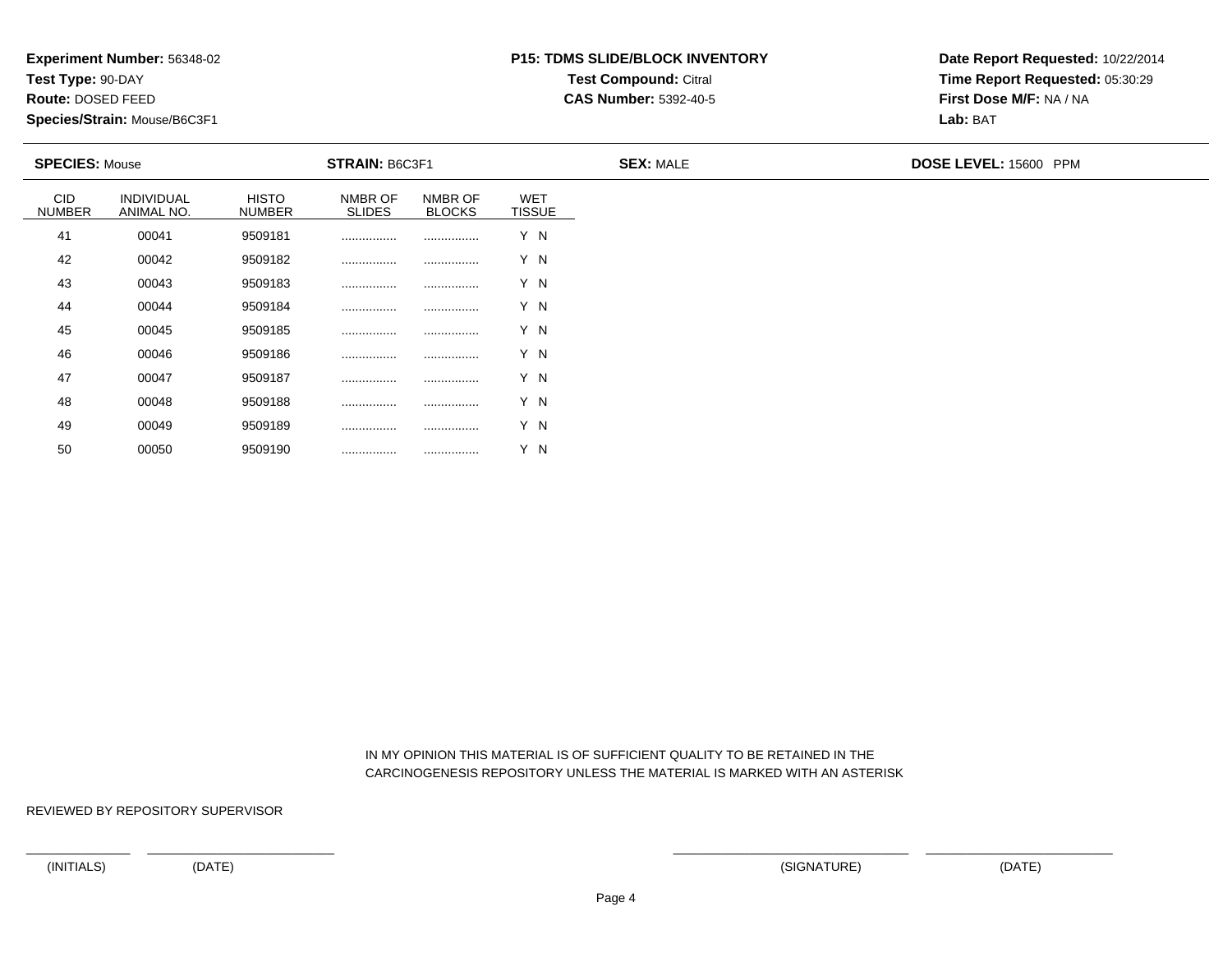**Test Type:** 90-DAY

**Route:** DOSED FEED

60

**Species/Strain:** Mouse/B6C3F1

# **P15: TDMS SLIDE/BLOCK INVENTORYTest Compound:** Citral

**CAS Number:** 5392-40-5

**Date Report Requested:** 10/22/2014**Time Report Requested:** 05:30:29**First Dose M/F:** NA / NA**Lab:** BAT

| <b>SPECIES: Mouse</b>       |                          |                               | <b>STRAIN: B6C3F1</b>    |                          |                             | <b>SEX: MALE</b> | DOSE LEVEL: 31300 PPM |  |  |
|-----------------------------|--------------------------|-------------------------------|--------------------------|--------------------------|-----------------------------|------------------|-----------------------|--|--|
| <b>CID</b><br><b>NUMBER</b> | INDIVIDUAL<br>ANIMAL NO. | <b>HISTO</b><br><b>NUMBER</b> | NMBR OF<br><b>SLIDES</b> | NMBR OF<br><b>BLOCKS</b> | <b>WET</b><br><b>TISSUE</b> |                  |                       |  |  |
| 51                          | 00051                    | 9509191                       |                          |                          | Y N                         |                  |                       |  |  |
| 52                          | 00052                    | 9509192                       |                          |                          | Y N                         |                  |                       |  |  |
| 53                          | 00053                    | 9509193                       |                          |                          | Y N                         |                  |                       |  |  |
| 54                          | 00054                    | 9509194                       |                          |                          | Y N                         |                  |                       |  |  |
| 55                          | 00055                    | 9509195                       |                          |                          | Y N                         |                  |                       |  |  |
| 56                          | 00056                    | 9509196                       | .                        |                          | Y N                         |                  |                       |  |  |
| 57                          | 00057                    | 9509197                       | .                        |                          | Y N                         |                  |                       |  |  |
| 58                          | 00058                    | 9509198                       |                          |                          | Y N                         |                  |                       |  |  |
| 59                          | 00059                    | 9509199                       |                          |                          | Y N                         |                  |                       |  |  |

 IN MY OPINION THIS MATERIAL IS OF SUFFICIENT QUALITY TO BE RETAINED IN THECARCINOGENESIS REPOSITORY UNLESS THE MATERIAL IS MARKED WITH AN ASTERISK

REVIEWED BY REPOSITORY SUPERVISOR

<sup>00060</sup> <sup>9509200</sup> ................ ................ Y N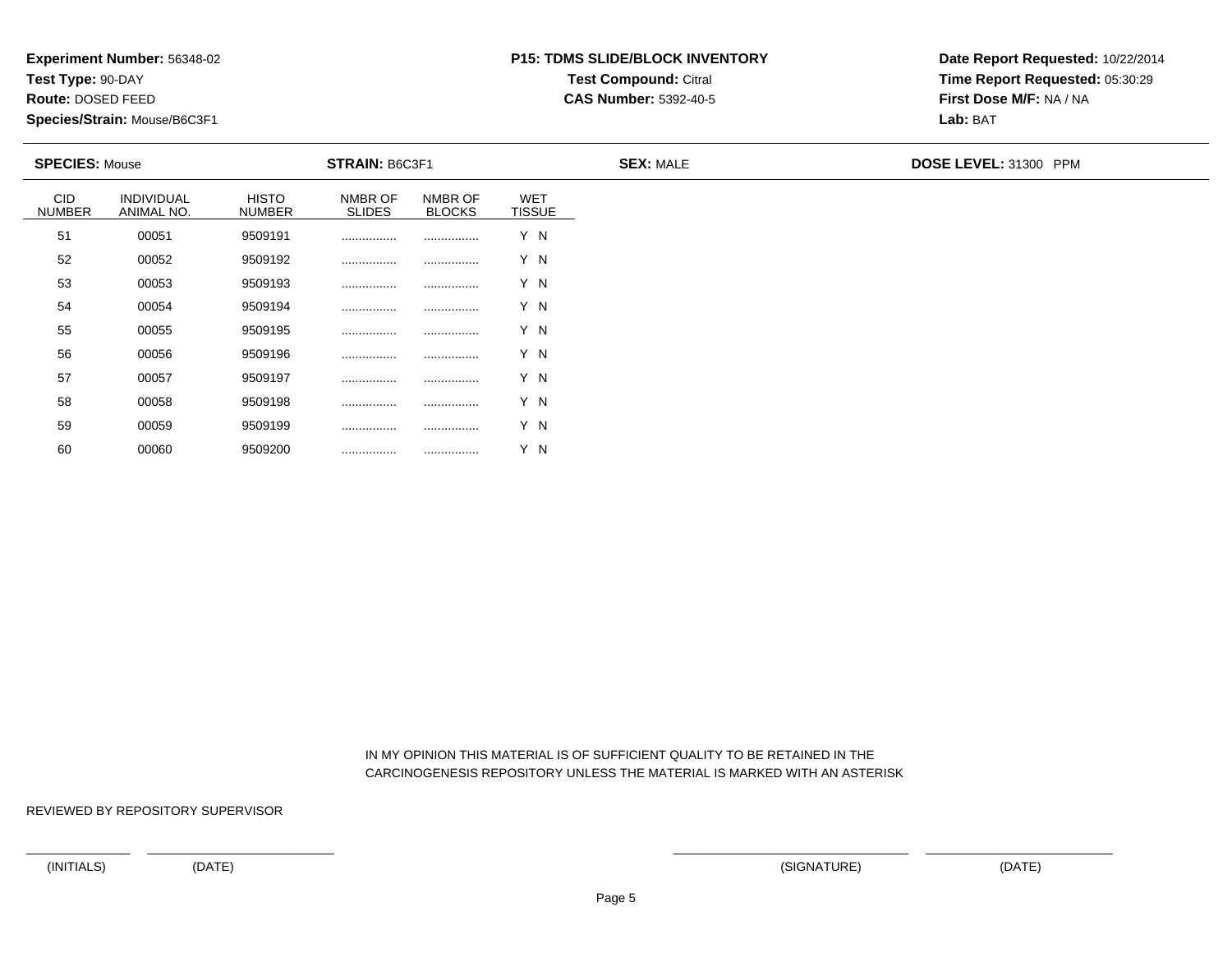**Test Type:** 90-DAY

**Route:** DOSED FEED

**Species/Strain:** Mouse/B6C3F1

## **P15: TDMS SLIDE/BLOCK INVENTORYTest Compound:** Citral

**CAS Number:** 5392-40-5

**Date Report Requested:** 10/22/2014**Time Report Requested:** 05:30:29**First Dose M/F:** NA / NA**Lab:** BAT

| <b>SPECIES: Mouse</b>       |                          |                               | <b>STRAIN: B6C3F1</b>    |                          |                      | <b>SEX: MALE</b> | <b>DOSE LEVEL: 7800 PPM</b> |
|-----------------------------|--------------------------|-------------------------------|--------------------------|--------------------------|----------------------|------------------|-----------------------------|
| <b>CID</b><br><b>NUMBER</b> | INDIVIDUAL<br>ANIMAL NO. | <b>HISTO</b><br><b>NUMBER</b> | NMBR OF<br><b>SLIDES</b> | NMBR OF<br><b>BLOCKS</b> | WET<br><b>TISSUE</b> |                  |                             |
|                             | 00031                    |                               |                          |                          | Y N                  |                  |                             |
|                             | 00032                    |                               |                          | .                        | Y N                  |                  |                             |
|                             | 00033                    |                               |                          | .                        | Y N                  |                  |                             |
|                             | 00034                    | .                             | .                        | .                        | Y N                  |                  |                             |
|                             | 00040                    | .                             | .                        | .                        | Y N                  |                  |                             |
|                             | 00036                    | .                             | .                        |                          | Y N                  |                  |                             |
|                             | 00037                    | .                             | .                        | .                        | Y N                  |                  |                             |
|                             | 00038                    | .                             | .                        | .                        | Y N                  |                  |                             |
|                             | 00039                    | .                             | .                        | .                        | Y N                  |                  |                             |

 IN MY OPINION THIS MATERIAL IS OF SUFFICIENT QUALITY TO BE RETAINED IN THECARCINOGENESIS REPOSITORY UNLESS THE MATERIAL IS MARKED WITH AN ASTERISK

REVIEWED BY REPOSITORY SUPERVISOR

00035

................ ................ ................ Y N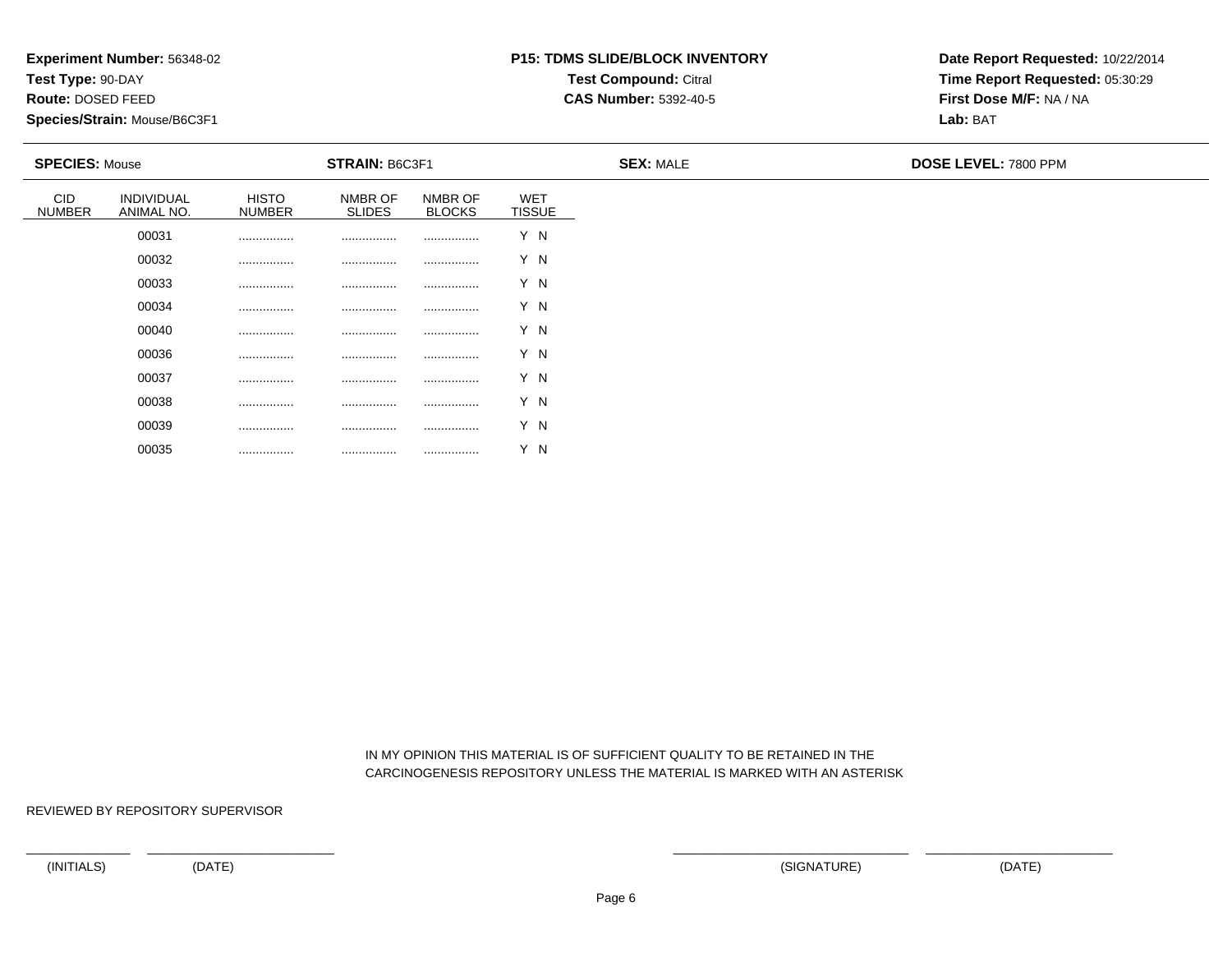**Test Type:** 90-DAY

**Route:** DOSED FEED

**Species/Strain:** Mouse/B6C3F1

## **P15: TDMS SLIDE/BLOCK INVENTORYTest Compound:** Citral

**CAS Number:** 5392-40-5

**Date Report Requested:** 10/22/2014**Time Report Requested:** 05:30:29**First Dose M/F:** NA / NA**Lab:** BAT

| <b>SPECIES: Mouse</b>       |                          |                               | <b>STRAIN: B6C3F1</b>    |                          |                             | <b>SEX: MALE</b> | <b>DOSE LEVEL: 3900 PPM</b> |
|-----------------------------|--------------------------|-------------------------------|--------------------------|--------------------------|-----------------------------|------------------|-----------------------------|
| <b>CID</b><br><b>NUMBER</b> | INDIVIDUAL<br>ANIMAL NO. | <b>HISTO</b><br><b>NUMBER</b> | NMBR OF<br><b>SLIDES</b> | NMBR OF<br><b>BLOCKS</b> | <b>WET</b><br><b>TISSUE</b> |                  |                             |
|                             | 00021                    | .                             |                          |                          | Y N                         |                  |                             |
|                             | 00022                    |                               |                          |                          | Y N                         |                  |                             |
|                             | 00023                    | .                             |                          |                          | Y N                         |                  |                             |
|                             | 00024                    | .                             |                          |                          | Y N                         |                  |                             |
|                             | 00030                    | .                             | .                        |                          | Y N                         |                  |                             |
|                             | 00026                    | .                             | .                        |                          | Y N                         |                  |                             |
|                             | 00027                    | .                             | .                        |                          | Y N                         |                  |                             |
|                             | 00028                    |                               | .                        |                          | Y N                         |                  |                             |
|                             | 00029                    | .                             | .                        |                          | Y N                         |                  |                             |

 IN MY OPINION THIS MATERIAL IS OF SUFFICIENT QUALITY TO BE RETAINED IN THECARCINOGENESIS REPOSITORY UNLESS THE MATERIAL IS MARKED WITH AN ASTERISK

REVIEWED BY REPOSITORY SUPERVISOR

00025

................ ................ ................ Y N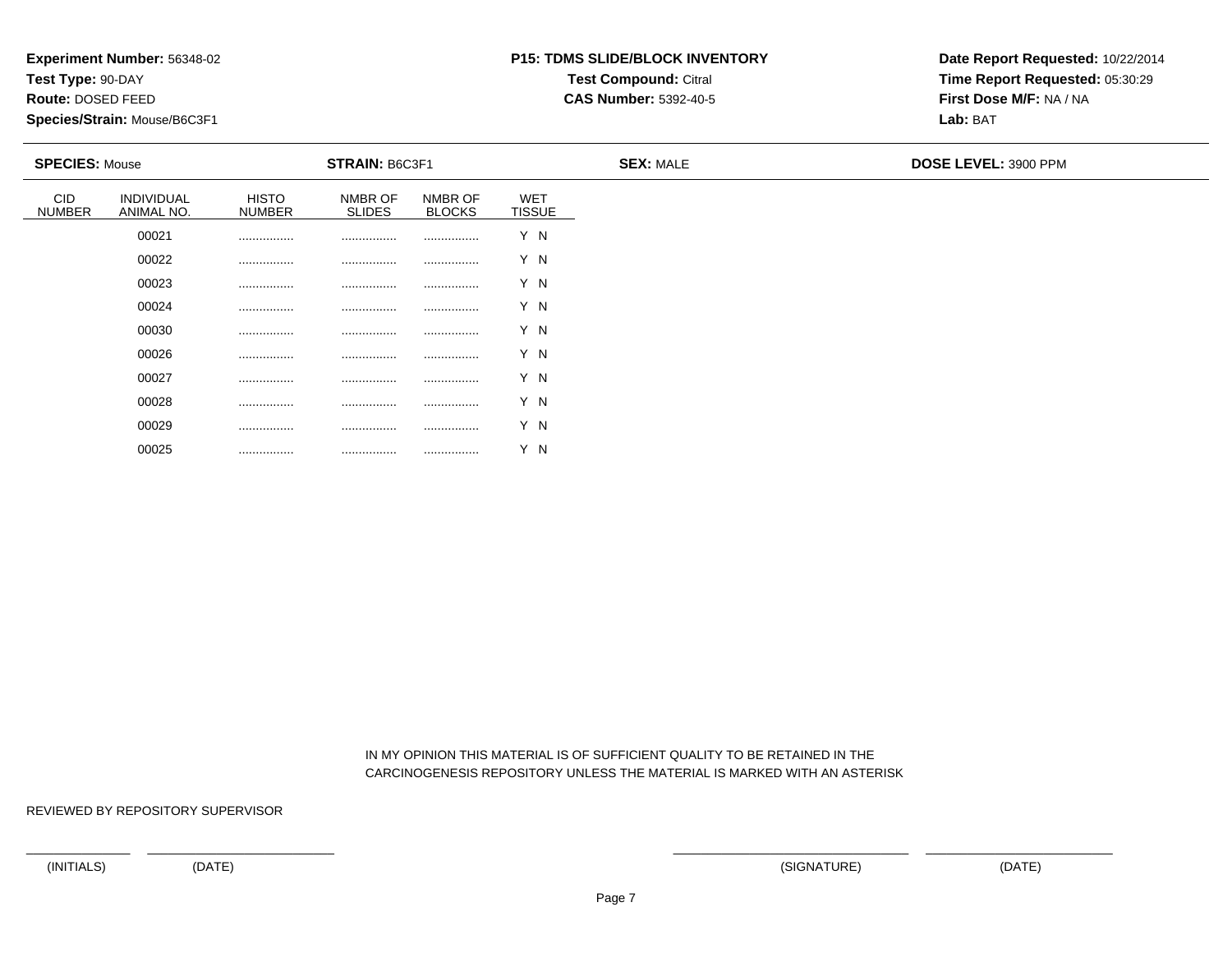**Test Type:** 90-DAY

**Route:** DOSED FEED

70

**Species/Strain:** Mouse/B6C3F1

## **P15: TDMS SLIDE/BLOCK INVENTORYTest Compound:** Citral

**CAS Number:** 5392-40-5

**Date Report Requested:** 10/22/2014**Time Report Requested:** 05:30:29**First Dose M/F:** NA / NA**Lab:** BAT

| <b>SPECIES: Mouse</b>       |                          |                               | <b>STRAIN: B6C3F1</b>    |                          |                             | <b>SEX: FEMALE</b> | <b>DOSE LEVEL: UNTREAT CONTROL</b> |
|-----------------------------|--------------------------|-------------------------------|--------------------------|--------------------------|-----------------------------|--------------------|------------------------------------|
| <b>CID</b><br><b>NUMBER</b> | INDIVIDUAL<br>ANIMAL NO. | <b>HISTO</b><br><b>NUMBER</b> | NMBR OF<br><b>SLIDES</b> | NMBR OF<br><b>BLOCKS</b> | <b>WET</b><br><b>TISSUE</b> |                    |                                    |
| 61                          | 00061                    | 9509201                       |                          |                          | Y N                         |                    |                                    |
| 62                          | 00062                    | 9509202                       |                          |                          | Y N                         |                    |                                    |
| 63                          | 00063                    | 9509203                       |                          |                          | Y N                         |                    |                                    |
| 64                          | 00064                    | 9509204                       |                          |                          | Y N                         |                    |                                    |
| 65                          | 00065                    | 9509205                       |                          |                          | Y N                         |                    |                                    |
| 66                          | 00066                    | 9509206                       |                          |                          | Y N                         |                    |                                    |
| 67                          | 00067                    | 9509207                       |                          |                          | Y N                         |                    |                                    |
| 68                          | 00068                    | 9509208                       |                          |                          | Y N                         |                    |                                    |
| 69                          | 00069                    | 9509209                       |                          |                          | Y N                         |                    |                                    |

 IN MY OPINION THIS MATERIAL IS OF SUFFICIENT QUALITY TO BE RETAINED IN THECARCINOGENESIS REPOSITORY UNLESS THE MATERIAL IS MARKED WITH AN ASTERISK

REVIEWED BY REPOSITORY SUPERVISOR

<sup>00070</sup> <sup>9509210</sup> ................ ................ Y N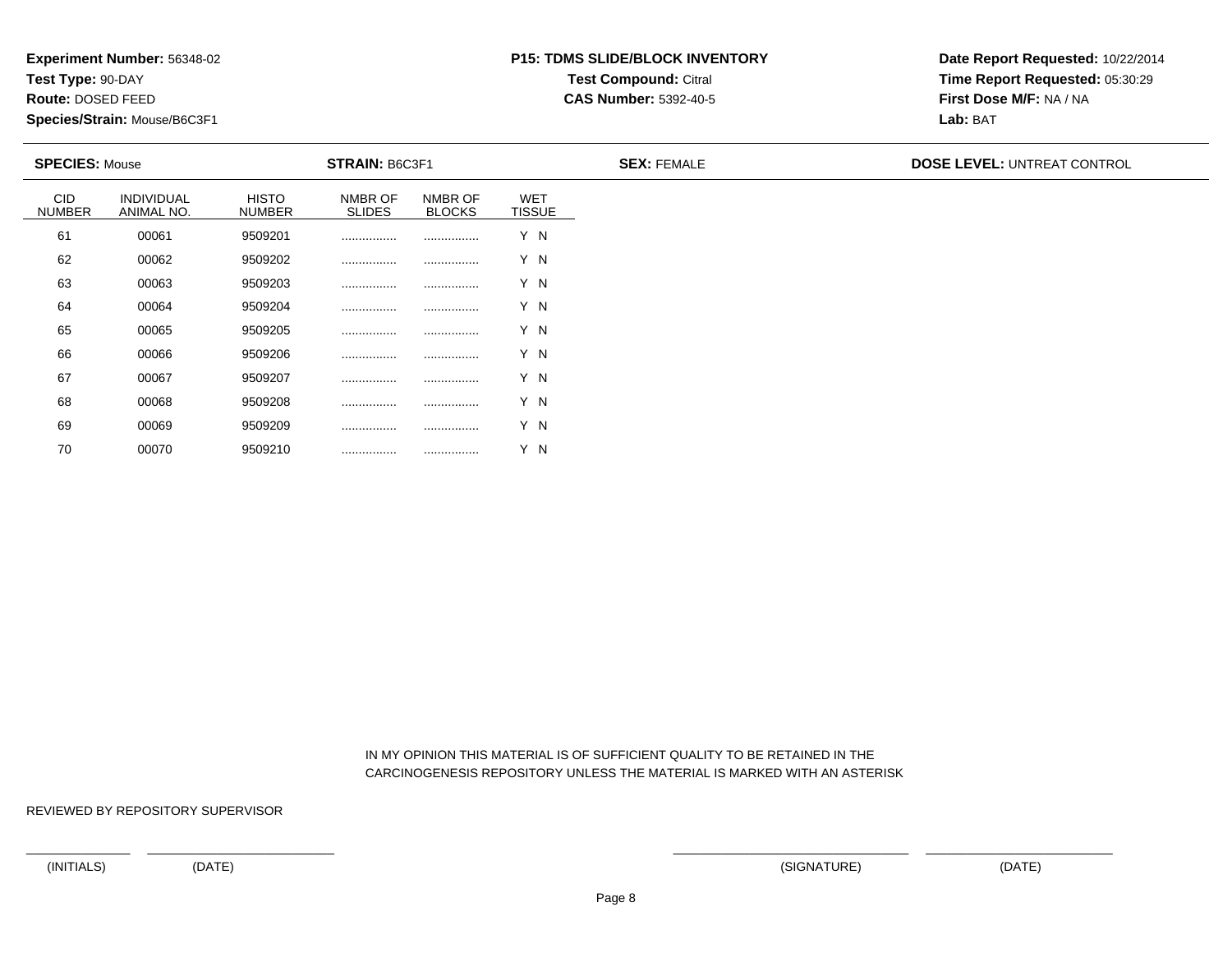**Test Type:** 90-DAY

**Route:** DOSED FEED

80

**Species/Strain:** Mouse/B6C3F1

## **P15: TDMS SLIDE/BLOCK INVENTORYTest Compound:** Citral

**CAS Number:** 5392-40-5

**Date Report Requested:** 10/22/2014**Time Report Requested:** 05:30:29**First Dose M/F:** NA / NA**Lab:** BAT

| <b>SPECIES: Mouse</b>       |                                 |                               | <b>STRAIN: B6C3F1</b>    |                          |                             | <b>SEX: FEMALE</b> | <b>DOSE LEVEL: VEHICLE CONTROL</b> |
|-----------------------------|---------------------------------|-------------------------------|--------------------------|--------------------------|-----------------------------|--------------------|------------------------------------|
| <b>CID</b><br><b>NUMBER</b> | <b>INDIVIDUAL</b><br>ANIMAL NO. | <b>HISTO</b><br><b>NUMBER</b> | NMBR OF<br><b>SLIDES</b> | NMBR OF<br><b>BLOCKS</b> | <b>WET</b><br><b>TISSUE</b> |                    |                                    |
| 71                          | 00071                           | 9509211                       |                          |                          | Y N                         |                    |                                    |
| 72                          | 00072                           | 9509212                       |                          |                          | Y N                         |                    |                                    |
| 73                          | 00073                           | 9509213                       |                          |                          | Y N                         |                    |                                    |
| 74                          | 00074                           | 9509214                       |                          |                          | Y N                         |                    |                                    |
| 75                          | 00075                           | 9509215                       |                          |                          | Y N                         |                    |                                    |
| 76                          | 00076                           | 9509216                       |                          |                          | Y N                         |                    |                                    |
| 77                          | 00077                           | 9509217                       |                          |                          | Y N                         |                    |                                    |
| 78                          | 00078                           | 9509218                       |                          |                          | Y N                         |                    |                                    |
| 79                          | 00079                           | 9509219                       |                          |                          | Y N                         |                    |                                    |

 IN MY OPINION THIS MATERIAL IS OF SUFFICIENT QUALITY TO BE RETAINED IN THECARCINOGENESIS REPOSITORY UNLESS THE MATERIAL IS MARKED WITH AN ASTERISK

REVIEWED BY REPOSITORY SUPERVISOR

<sup>00080</sup> <sup>9509220</sup> ................ ................ Y N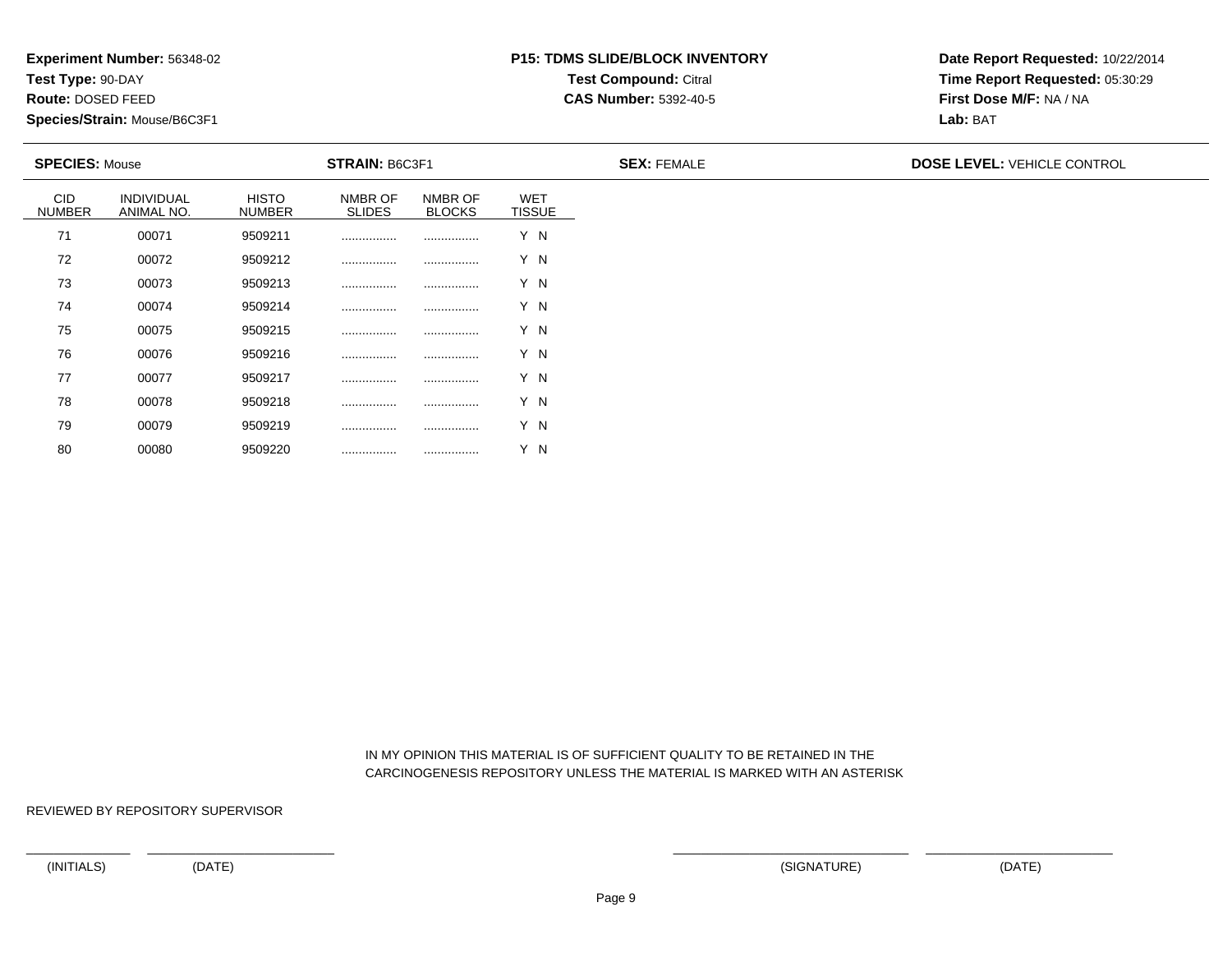**Test Type:** 90-DAY

**Route:** DOSED FEED

100

**Species/Strain:** Mouse/B6C3F1

### **P15: TDMS SLIDE/BLOCK INVENTORYTest Compound:** Citral

**CAS Number:** 5392-40-5

**Date Report Requested:** 10/22/2014**Time Report Requested:** 05:30:29**First Dose M/F:** NA / NA**Lab:** BAT

| <b>SPECIES: Mouse</b>       |                          |                               | <b>STRAIN: B6C3F1</b>    |                          |                             | <b>SEX: FEMALE</b> | <b>DOSE LEVEL: 7800 PPM</b> |
|-----------------------------|--------------------------|-------------------------------|--------------------------|--------------------------|-----------------------------|--------------------|-----------------------------|
| <b>CID</b><br><b>NUMBER</b> | INDIVIDUAL<br>ANIMAL NO. | <b>HISTO</b><br><b>NUMBER</b> | NMBR OF<br><b>SLIDES</b> | NMBR OF<br><b>BLOCKS</b> | <b>WET</b><br><b>TISSUE</b> |                    |                             |
| 91                          | 00091                    | 9509231                       |                          | .                        | Y N                         |                    |                             |
| 92                          | 00092                    | 9509232                       |                          |                          | Y N                         |                    |                             |
| 93                          | 00093                    | 9509233                       |                          |                          | Y N                         |                    |                             |
| 94                          | 00094                    | 9509234                       |                          |                          | Y N                         |                    |                             |
| 95                          | 00095                    | 9509235                       |                          |                          | Y N                         |                    |                             |
| 96                          | 00096                    | 9509236                       |                          |                          | Y N                         |                    |                             |
| 97                          | 00097                    | 9509237                       |                          |                          | Y N                         |                    |                             |
| 98                          | 00098                    | 9509238                       |                          |                          | Y N                         |                    |                             |
| 99                          | 00099                    | 9509239                       |                          |                          | Y N                         |                    |                             |

 IN MY OPINION THIS MATERIAL IS OF SUFFICIENT QUALITY TO BE RETAINED IN THECARCINOGENESIS REPOSITORY UNLESS THE MATERIAL IS MARKED WITH AN ASTERISK

REVIEWED BY REPOSITORY SUPERVISOR

<sup>00100</sup> <sup>9509240</sup> ................ ................ Y N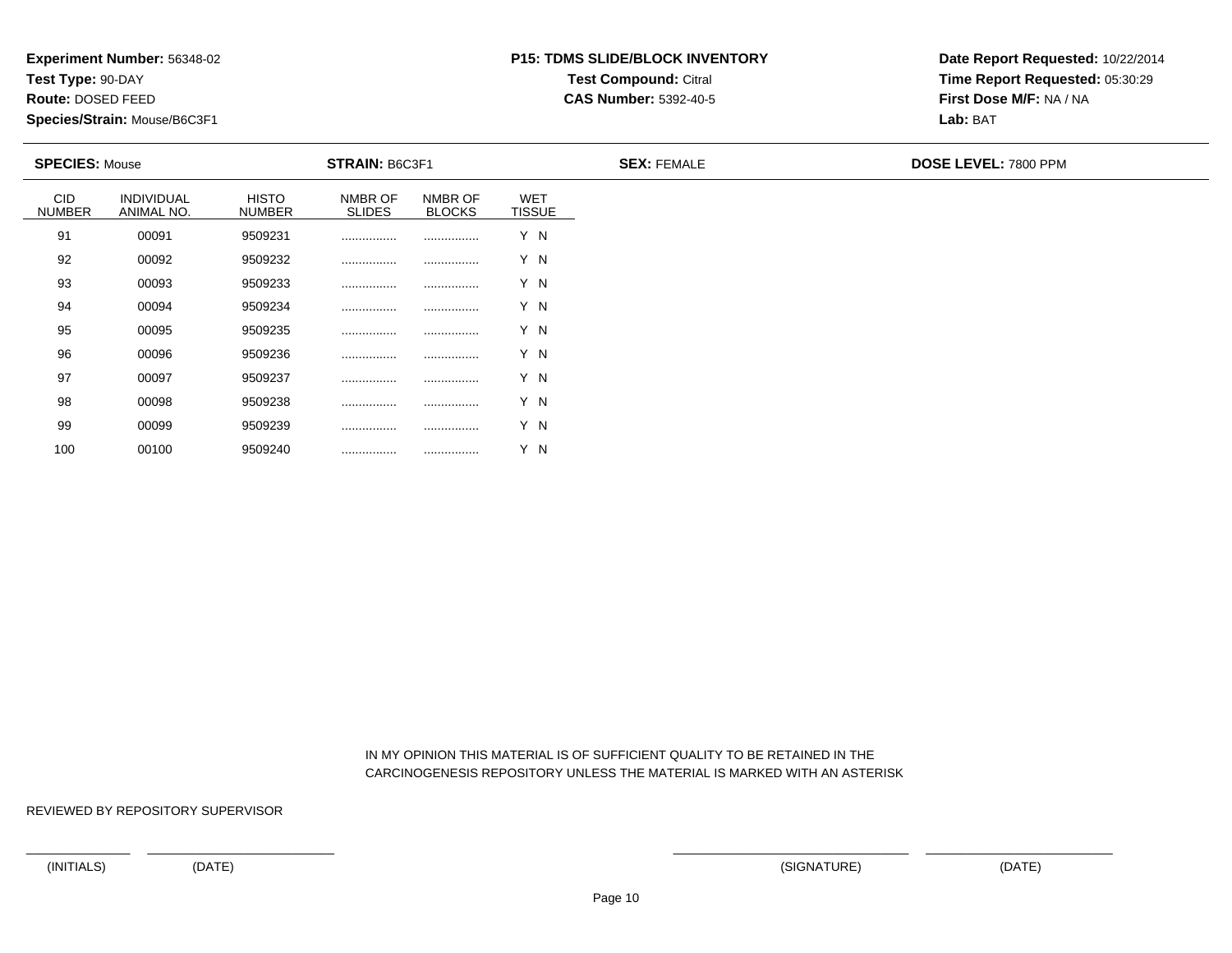**Test Type:** 90-DAY

**Route:** DOSED FEED

110

**Species/Strain:** Mouse/B6C3F1

### **P15: TDMS SLIDE/BLOCK INVENTORYTest Compound:** Citral

**CAS Number:** 5392-40-5

**Date Report Requested:** 10/22/2014**Time Report Requested:** 05:30:29**First Dose M/F:** NA / NA**Lab:** BAT

| <b>SPECIES: Mouse</b>       |                                 |                               | <b>STRAIN: B6C3F1</b>    |                          |                             | <b>SEX: FEMALE</b> | DOSE LEVEL: 15600 PPM |
|-----------------------------|---------------------------------|-------------------------------|--------------------------|--------------------------|-----------------------------|--------------------|-----------------------|
| <b>CID</b><br><b>NUMBER</b> | <b>INDIVIDUAL</b><br>ANIMAL NO. | <b>HISTO</b><br><b>NUMBER</b> | NMBR OF<br><b>SLIDES</b> | NMBR OF<br><b>BLOCKS</b> | <b>WET</b><br><b>TISSUE</b> |                    |                       |
| 101                         | 00101                           | 9509241                       |                          |                          | Y N                         |                    |                       |
| 102                         | 00102                           | 9509242                       |                          |                          | Y N                         |                    |                       |
| 103                         | 00103                           | 9509243                       |                          |                          | Y N                         |                    |                       |
| 104                         | 00104                           | 9509244                       |                          |                          | Y N                         |                    |                       |
| 105                         | 00105                           | 9509245                       |                          |                          | Y N                         |                    |                       |
| 106                         | 00106                           | 9509246                       |                          |                          | Y N                         |                    |                       |
| 107                         | 00107                           | 9509247                       |                          |                          | Y N                         |                    |                       |
| 108                         | 00108                           | 9509248                       |                          |                          | Y N                         |                    |                       |
| 109                         | 00109                           | 9509249                       |                          |                          | Y N                         |                    |                       |

 IN MY OPINION THIS MATERIAL IS OF SUFFICIENT QUALITY TO BE RETAINED IN THECARCINOGENESIS REPOSITORY UNLESS THE MATERIAL IS MARKED WITH AN ASTERISK

REVIEWED BY REPOSITORY SUPERVISOR

<sup>00110</sup> <sup>9509250</sup> ................ ................ Y N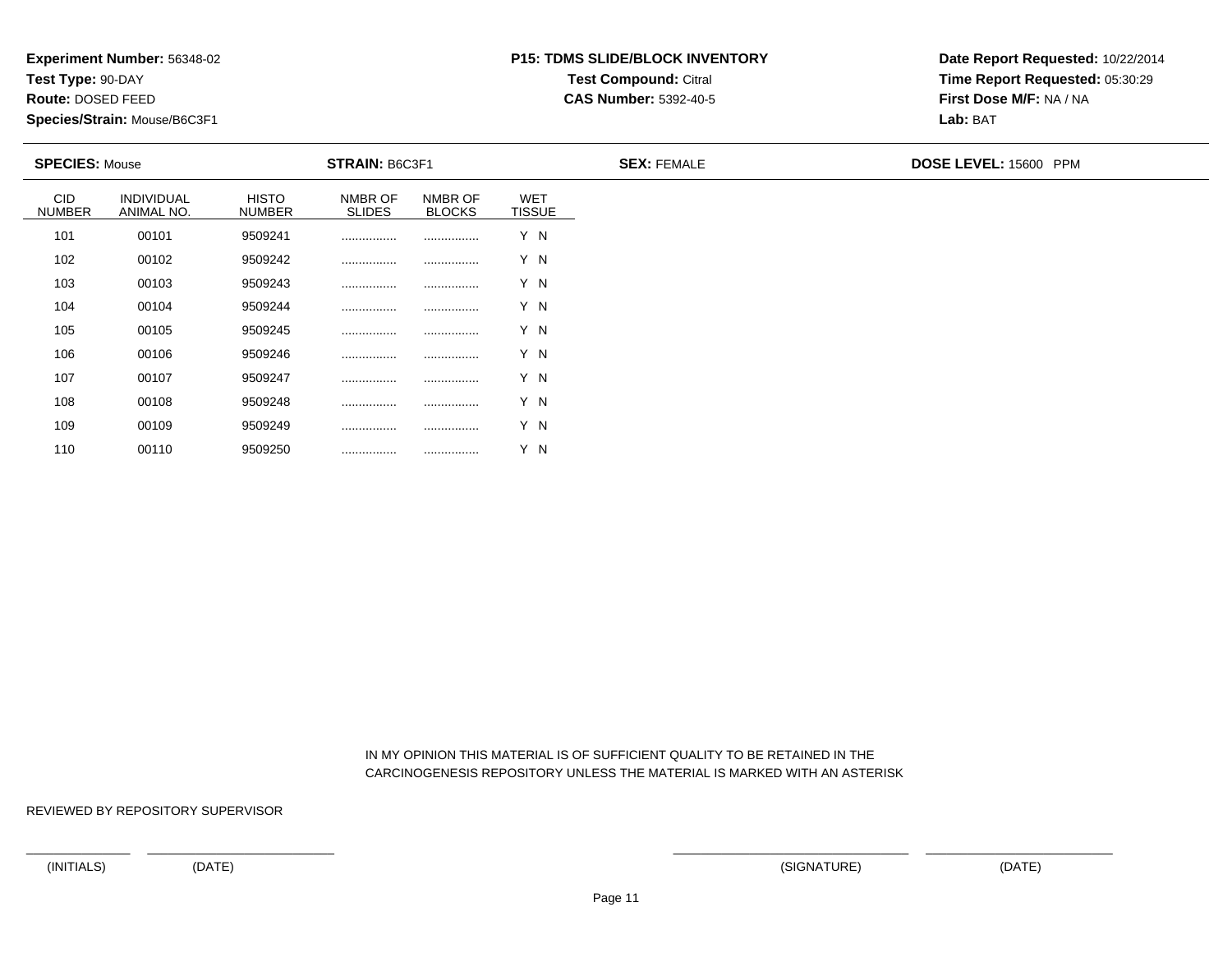**Test Type:** 90-DAY

**Route:** DOSED FEED

120

**Species/Strain:** Mouse/B6C3F1

### **P15: TDMS SLIDE/BLOCK INVENTORYTest Compound:** Citral

**CAS Number:** 5392-40-5

**Date Report Requested:** 10/22/2014**Time Report Requested:** 05:30:29**First Dose M/F:** NA / NA**Lab:** BAT

| <b>SPECIES: Mouse</b>       |                                 | <b>STRAIN: B6C3F1</b>         |                          |                          |                             | <b>SEX: FEMALE</b> | DOSE LEVEL: 31300 PPM |
|-----------------------------|---------------------------------|-------------------------------|--------------------------|--------------------------|-----------------------------|--------------------|-----------------------|
| <b>CID</b><br><b>NUMBER</b> | <b>INDIVIDUAL</b><br>ANIMAL NO. | <b>HISTO</b><br><b>NUMBER</b> | NMBR OF<br><b>SLIDES</b> | NMBR OF<br><b>BLOCKS</b> | <b>WET</b><br><b>TISSUE</b> |                    |                       |
| 111                         | 00111                           | 9509251                       |                          |                          | Y N                         |                    |                       |
| 112                         | 00112                           | 9509252                       |                          |                          | Y N                         |                    |                       |
| 113                         | 00113                           | 9509253                       |                          |                          | Y N                         |                    |                       |
| 114                         | 00114                           | 9509254                       |                          |                          | Y N                         |                    |                       |
| 115                         | 00115                           | 9509255                       |                          |                          | Y N                         |                    |                       |
| 116                         | 00116                           | 9509256                       |                          |                          | Y N                         |                    |                       |
| 117                         | 00117                           | 9509257                       |                          |                          | Y N                         |                    |                       |
| 118                         | 00118                           | 9509258                       |                          |                          | Y N                         |                    |                       |
| 119                         | 00119                           | 9509259                       |                          |                          | Y N                         |                    |                       |

 IN MY OPINION THIS MATERIAL IS OF SUFFICIENT QUALITY TO BE RETAINED IN THECARCINOGENESIS REPOSITORY UNLESS THE MATERIAL IS MARKED WITH AN ASTERISK

REVIEWED BY REPOSITORY SUPERVISOR

<sup>00120</sup> <sup>9509260</sup> ................ ................ Y N